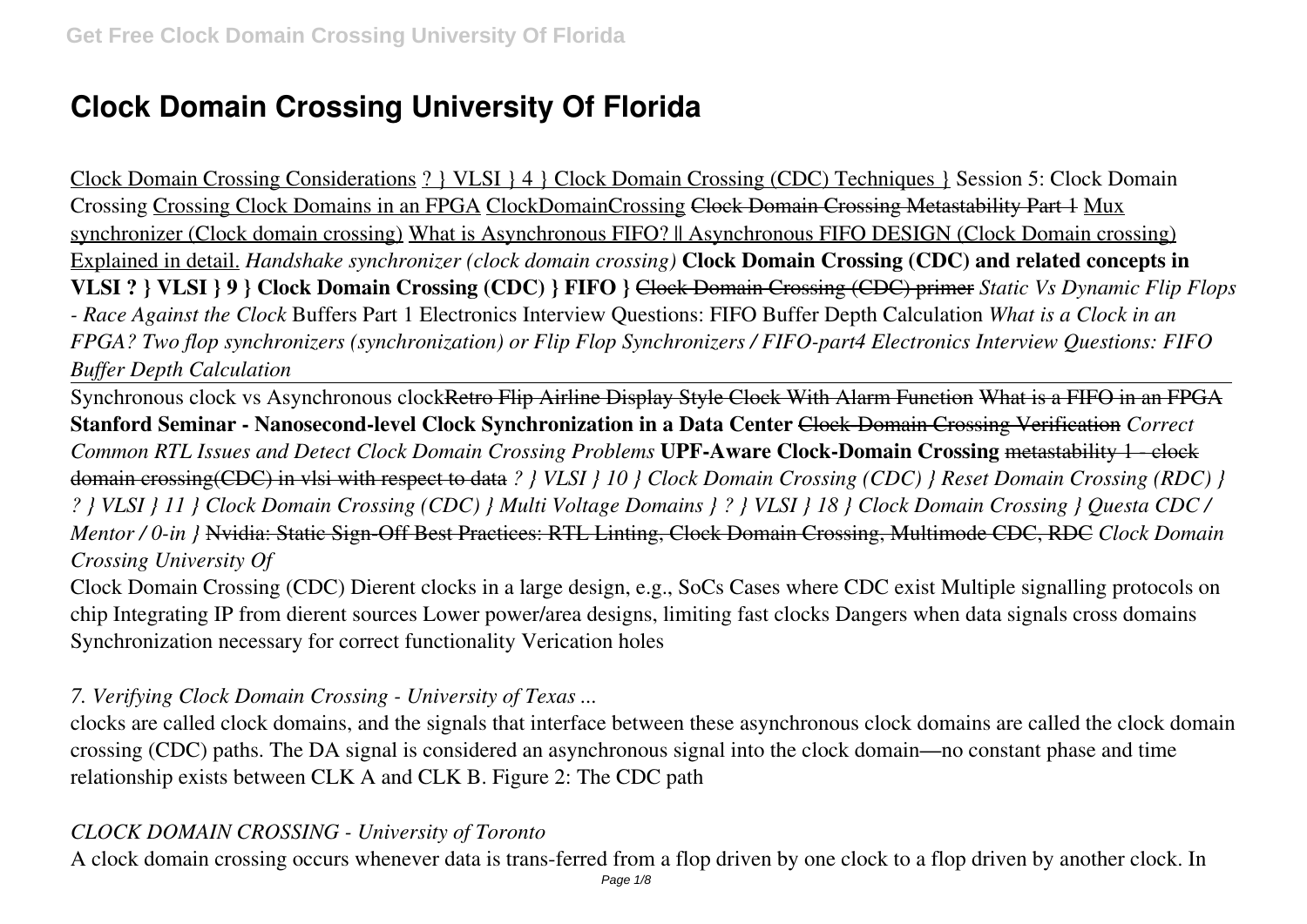Figure 1, signal A is launched by the C1 clock do-main and needs to be captured properly by the C2 clock domain. Depending on the relationship between the two clocks, there could be different types of prob-

#### *CloCks Understanding clock domain crossing issues*

oday's SOC (system-on-chip) designs have dozens of clocks, many of which are asynchronous. This design approach facilitates the convergence of dig- ital-audio, video, wireless, and networking applica- tions in a single chip. CDCs (clock-domain cross- ings) can cause difficult-to-detect functional fail- ures in SOCs involving multiple asynchronous clocks.

## *Critical clock-domain- crossing bugs - University of Florida*

Clock domain crossing (CDC) logic bugs are elusive and extremely difficult to debug, so it is imperative to design synchronization logic correctly from the start! Passing a single control signal across a clock domain crossing (CDC) isn't very exciting. In Clock Domain Crossing Techniques – Part 2, I will discuss the difficulties with passing multiple control signals, and some possible solutions. References. Metastability and Synchronizers: A Tutorial

## *Clock Domain Crossing Design - 3 Part Series - Verilog Pro*

Hence, clock domain crossing verification has become one of the major verification challenges in deep submicron designs. A clock domain crossing occurs whenever data is transferred from a flop driven by one clock to a flop driven by another clock. 1.

## *Understanding Clock Domain Crossing Issues | EE Times*

In digital electronic design a clock domain crossing (CDC), or simply clock crossing, is the traversal of a signal in a synchronous digital circuit from one clock domain into another. If a signal does not assert long enough and is not registered, it may appear asynchronous on the incoming clock boundary.

#### *Clock domain crossing - Wikipedia*

How to go from slow to fast, fast to slow clock domains inside of an FPGA with code examples. Also shows how to use FIFOs to cross boundaries with large amou...

## *Crossing Clock Domains in an FPGA - YouTube*

For the digital designer, metastability can take place any time a signal crosses from one clock domain to another. This is called a " Page 2/8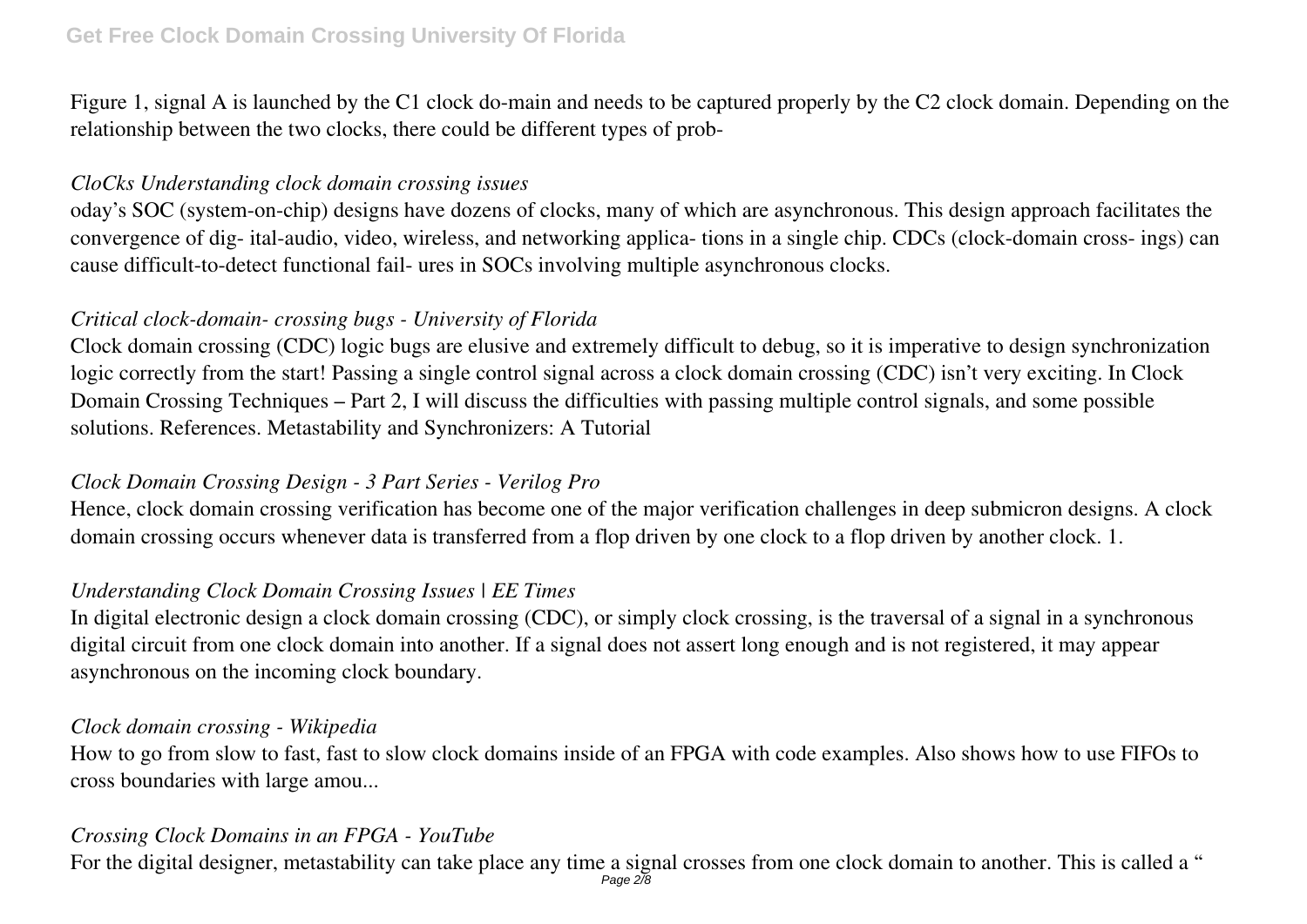Clock Domain Crossing ", or CDC, and it needs some special engineering to be done properly. Today, therefore, let's look at several basic solutions to solving CDC issues. What is a clock domain

#### *Some Simple Clock-Domain Crossing Solutions*

Clock Domain Crossing is a global problem and Leda currently has an effective solution for CDC verification. In this section, the CDC rules that generate assertions for verifying functionality of each of the CDC synchronizer recognized in the design (NTL\_CDC06, and NTL\_CDC14 - NTL\_CDC16) are elaborated.

#### *1 Clock Domain Crossing - Virginia Tech*

Crossing clock domains inside of an FPGA is a common task, but it is one that many digital designers have trouble with. Problems can occur if the digital designer does not understand all of the details involved in crossing from one clock domain into another. A single clock domain entails all of the Flip-Flops that are driven by one clock. In this article, the first two sections describe how to pass individual signals from one clock domain to another.

## *Crossing Clock Domains in an FPGA - Nandland*

Situated in a beautiful park-like setting, The Domain features 100 upscale and mainstream retail stores and restaurants, almost half of which are exclusive within the market. A sampling of retailers includes high-end boutiques such as David Yurman, Louis Vuitton, AllSaints, Tiffany & Co. and Austin's only Neiman Marcus, as well as more traditional retailers like American Eagle Outfitters and more.

## *Welcome To The Domain® - A Shopping Center In Austin, TX ...*

In Clock Domain Crossing (CDC) Techniques – Part 1, I briefly discussed metastability and two methods to safely synchronize a single bit.While those techniques are commonly used, in many applications we need to synchronize multiple control or data bits, like an encoded state or a data bus.

# *Clock Domain Crossing Design - Part 2 - Verilog Pro*

Download Free Clock Domain Crossing University Of Florida free. But for \$8.95 annually, you can gain access to hundreds of thousands of books in over one hundred different languages. They also have over one hundred different special collections ranging from American Lit to Western Philosophy. Worth a look.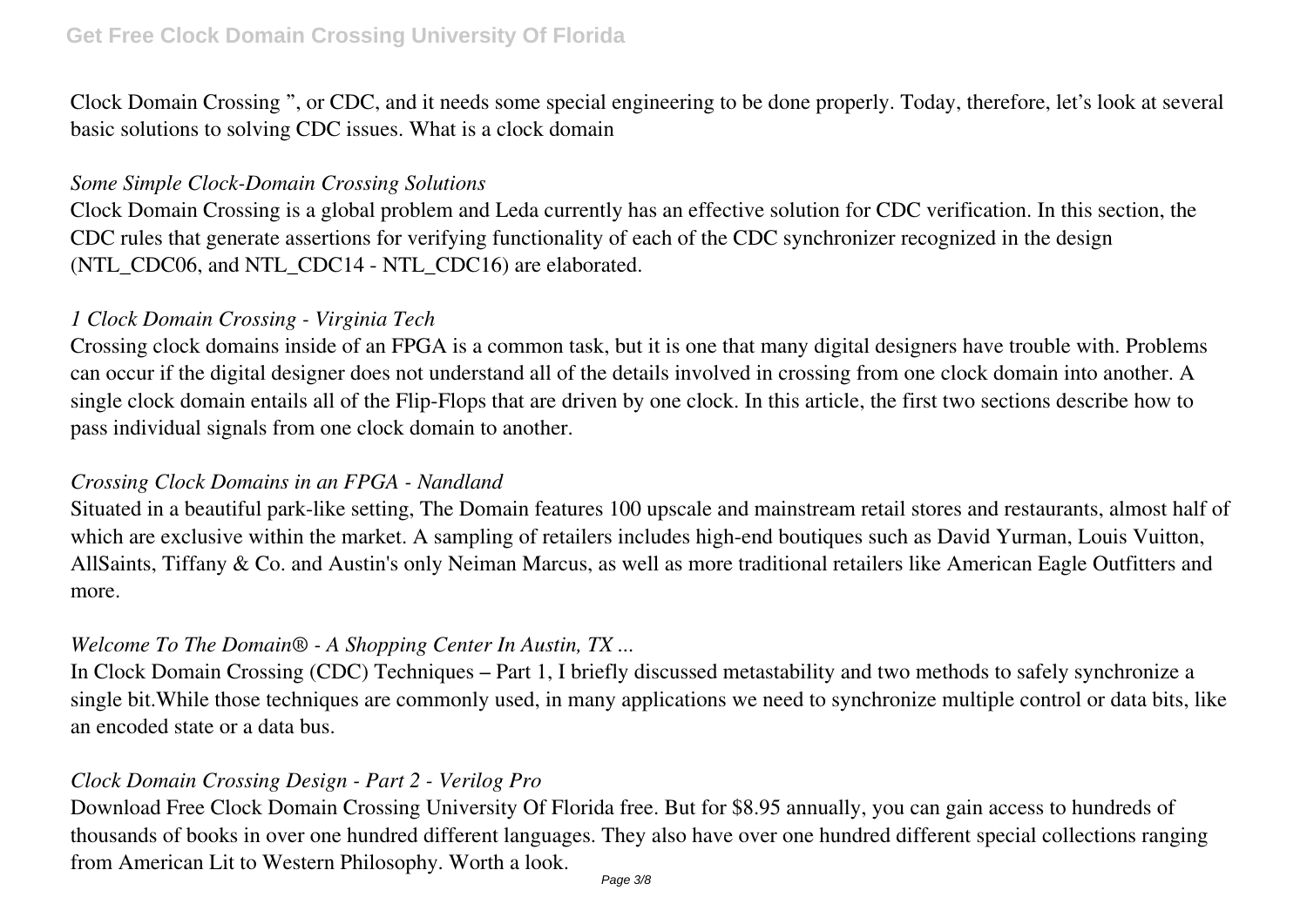## *Clock Domain Crossing University Of Florida*

Metastability in electronics is the ability of a digital electronics system to persist for an unbounded time in an unstable equilibrium or metastable state. In digital logic circuits, a digital signal is required to be within certain voltage or current limits to represent a '0' or '1' logic level for correct circuit operation; if the signal is within a forbidden intermediate range it may cause ...

## *Metastability (electronics) - Wikipedia*

The University of Mississippi Medical Center is responding to the COVID-19 pandemic by taking aggressive steps to increase testing, stem transmission and create forward-thinking health care solutions that benefit patients and families. The state's only academic health sciences center is responding to the virus through innovations that include:

## *Coronavirus, COVID-19 Resources - University of ...*

University staff Friends of the Library Public visitors & alumni Extend your search Archives & Special Collections Unique collections of books, manuscripts, & artifacts University Digital Conservancy (UDC) U of M-created content UMedia Primary source images, audiovisuals, & text Archival collection guides

## *County Plat Maps and Atlases · University of Minnesota ...*

Many university graduates will be seeking to enter the toughest job market since the 1990s recession. Credit: Rob Homer Accounting job ads had declined by almost 44 per cent, legal jobs ads by 43 ...

## *Australian economy: Thousands of university graduates to ...*

The University of Florida Department of Radiology in Jacksonville offers a four-year, ACGME-accredited residency training program in diagnostic radiology providing extensive clinical experience in all areas of radiology. Learn More How to Apply. At a Glance. 20 Diagnostic radiology resident positions.

Clock Domain Crossing Considerations ? } VLSI } 4 } Clock Domain Crossing (CDC) Techniques } Session 5: Clock Domain Crossing Crossing Clock Domains in an FPGA ClockDomainCrossing Clock Domain Crossing Metastability Part 1 Mux Page  $4/8$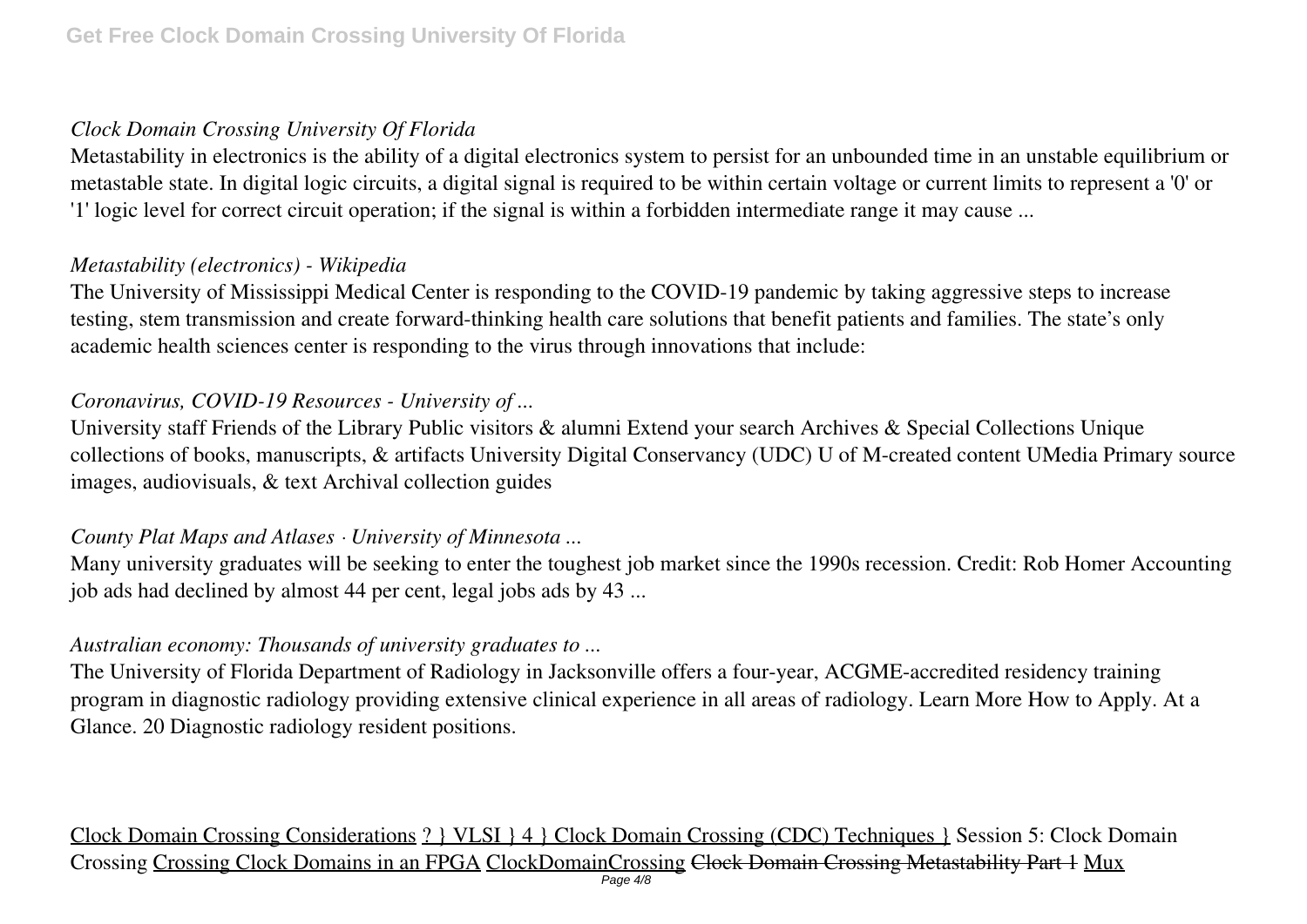synchronizer (Clock domain crossing) What is Asynchronous FIFO? || Asynchronous FIFO DESIGN (Clock Domain crossing) Explained in detail. *Handshake synchronizer (clock domain crossing)* **Clock Domain Crossing (CDC) and related concepts in VLSI ? } VLSI } 9 } Clock Domain Crossing (CDC) } FIFO }** Clock Domain Crossing (CDC) primer *Static Vs Dynamic Flip Flops - Race Against the Clock* Buffers Part 1 Electronics Interview Questions: FIFO Buffer Depth Calculation *What is a Clock in an FPGA? Two flop synchronizers (synchronization) or Flip Flop Synchronizers / FIFO-part4 Electronics Interview Questions: FIFO Buffer Depth Calculation*

Synchronous clock vs Asynchronous clockRetro Flip Airline Display Style Clock With Alarm Function What is a FIFO in an FPGA **Stanford Seminar - Nanosecond-level Clock Synchronization in a Data Center** Clock-Domain Crossing Verification *Correct Common RTL Issues and Detect Clock Domain Crossing Problems* **UPF-Aware Clock-Domain Crossing** metastability 1 - clock domain crossing(CDC) in vlsi with respect to data *? } VLSI } 10 } Clock Domain Crossing (CDC) } Reset Domain Crossing (RDC) } ? } VLSI } 11 } Clock Domain Crossing (CDC) } Multi Voltage Domains } ? } VLSI } 18 } Clock Domain Crossing } Questa CDC / Mentor / 0-in }* Nvidia: Static Sign-Off Best Practices: RTL Linting, Clock Domain Crossing, Multimode CDC, RDC *Clock Domain Crossing University Of*

Clock Domain Crossing (CDC) Dierent clocks in a large design, e.g., SoCs Cases where CDC exist Multiple signalling protocols on chip Integrating IP from dierent sources Lower power/area designs, limiting fast clocks Dangers when data signals cross domains Synchronization necessary for correct functionality Verication holes

# *7. Verifying Clock Domain Crossing - University of Texas ...*

clocks are called clock domains, and the signals that interface between these asynchronous clock domains are called the clock domain crossing (CDC) paths. The DA signal is considered an asynchronous signal into the clock domain—no constant phase and time relationship exists between CLK A and CLK B. Figure 2: The CDC path

## *CLOCK DOMAIN CROSSING - University of Toronto*

A clock domain crossing occurs whenever data is trans-ferred from a flop driven by one clock to a flop driven by another clock. In Figure 1, signal A is launched by the C1 clock do-main and needs to be captured properly by the C2 clock domain. Depending on the relationship between the two clocks, there could be different types of prob-

## *CloCks Understanding clock domain crossing issues*

oday's SOC (system-on-chip) designs have dozens of clocks, many of which are asynchronous. This design approach facilitates the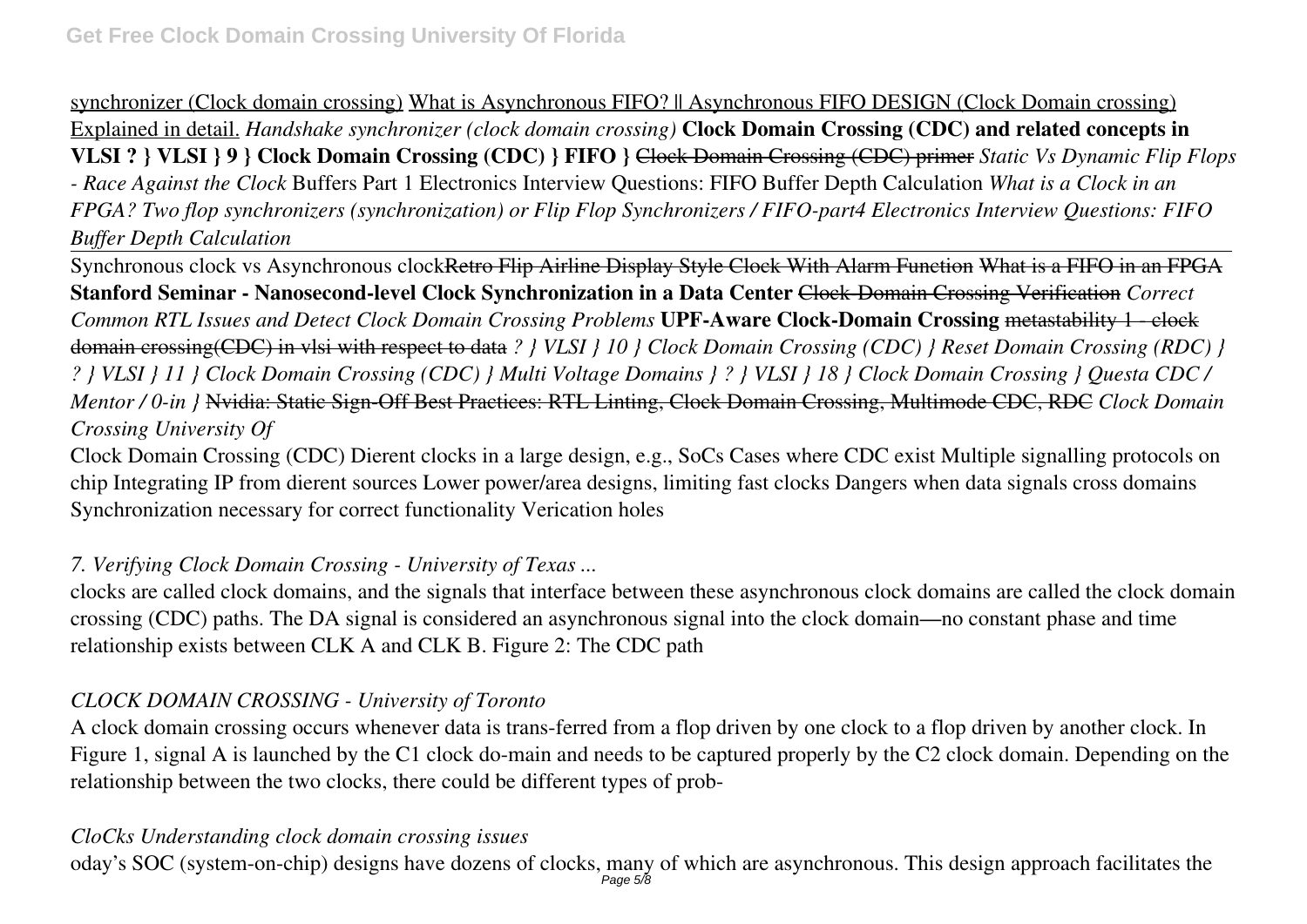#### **Get Free Clock Domain Crossing University Of Florida**

convergence of dig- ital-audio, video, wireless, and networking applica- tions in a single chip. CDCs (clock-domain cross- ings) can cause difficult-to-detect functional fail- ures in SOCs involving multiple asynchronous clocks.

#### *Critical clock-domain- crossing bugs - University of Florida*

Clock domain crossing (CDC) logic bugs are elusive and extremely difficult to debug, so it is imperative to design synchronization logic correctly from the start! Passing a single control signal across a clock domain crossing (CDC) isn't very exciting. In Clock Domain Crossing Techniques – Part 2, I will discuss the difficulties with passing multiple control signals, and some possible solutions. References. Metastability and Synchronizers: A Tutorial

## *Clock Domain Crossing Design - 3 Part Series - Verilog Pro*

Hence, clock domain crossing verification has become one of the major verification challenges in deep submicron designs. A clock domain crossing occurs whenever data is transferred from a flop driven by one clock to a flop driven by another clock. 1.

## *Understanding Clock Domain Crossing Issues | EE Times*

In digital electronic design a clock domain crossing (CDC), or simply clock crossing, is the traversal of a signal in a synchronous digital circuit from one clock domain into another. If a signal does not assert long enough and is not registered, it may appear asynchronous on the incoming clock boundary.

#### *Clock domain crossing - Wikipedia*

How to go from slow to fast, fast to slow clock domains inside of an FPGA with code examples. Also shows how to use FIFOs to cross boundaries with large amou...

#### *Crossing Clock Domains in an FPGA - YouTube*

For the digital designer, metastability can take place any time a signal crosses from one clock domain to another. This is called a " Clock Domain Crossing ", or CDC, and it needs some special engineering to be done properly. Today, therefore, let's look at several basic solutions to solving CDC issues. What is a clock domain

#### *Some Simple Clock-Domain Crossing Solutions*

Clock Domain Crossing is a global problem and Leda currently has an effective solution for CDC verification. In this section, the  $P$ age 6/8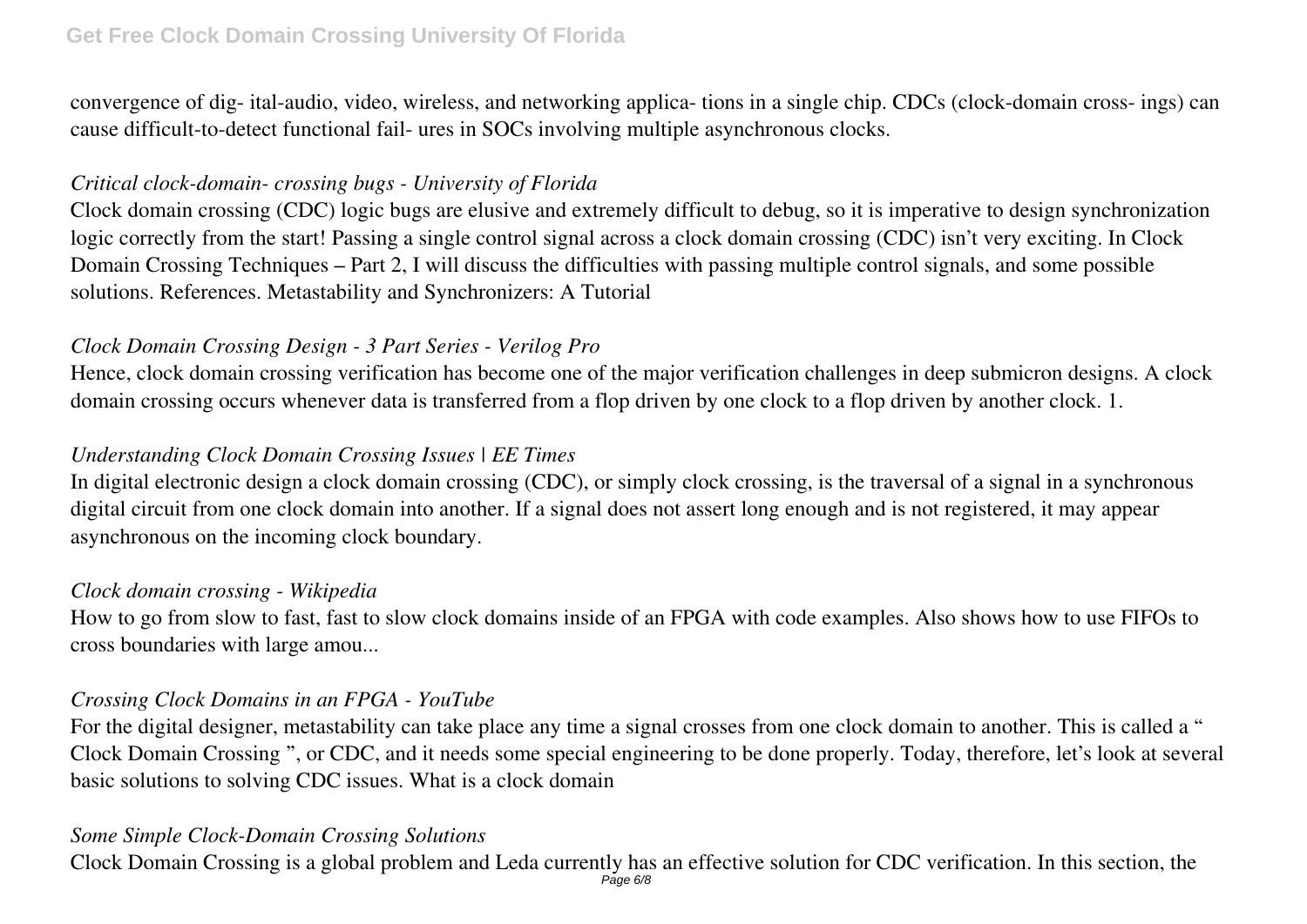CDC rules that generate assertions for verifying functionality of each of the CDC synchronizer recognized in the design (NTL CDC06, and NTL CDC14 - NTL CDC16) are elaborated.

#### *1 Clock Domain Crossing - Virginia Tech*

Crossing clock domains inside of an FPGA is a common task, but it is one that many digital designers have trouble with. Problems can occur if the digital designer does not understand all of the details involved in crossing from one clock domain into another. A single clock domain entails all of the Flip-Flops that are driven by one clock. In this article, the first two sections describe how to pass individual signals from one clock domain to another.

## *Crossing Clock Domains in an FPGA - Nandland*

Situated in a beautiful park-like setting, The Domain features 100 upscale and mainstream retail stores and restaurants, almost half of which are exclusive within the market. A sampling of retailers includes high-end boutiques such as David Yurman, Louis Vuitton, AllSaints, Tiffany & Co. and Austin's only Neiman Marcus, as well as more traditional retailers like American Eagle Outfitters and more.

#### *Welcome To The Domain® - A Shopping Center In Austin, TX ...*

In Clock Domain Crossing (CDC) Techniques – Part 1, I briefly discussed metastability and two methods to safely synchronize a single bit.While those techniques are commonly used, in many applications we need to synchronize multiple control or data bits, like an encoded state or a data bus.

# *Clock Domain Crossing Design - Part 2 - Verilog Pro*

Download Free Clock Domain Crossing University Of Florida free. But for \$8.95 annually, you can gain access to hundreds of thousands of books in over one hundred different languages. They also have over one hundred different special collections ranging from American Lit to Western Philosophy. Worth a look.

# *Clock Domain Crossing University Of Florida*

Metastability in electronics is the ability of a digital electronics system to persist for an unbounded time in an unstable equilibrium or metastable state. In digital logic circuits, a digital signal is required to be within certain voltage or current limits to represent a '0' or '1' logic level for correct circuit operation; if the signal is within a forbidden intermediate range it may cause ...